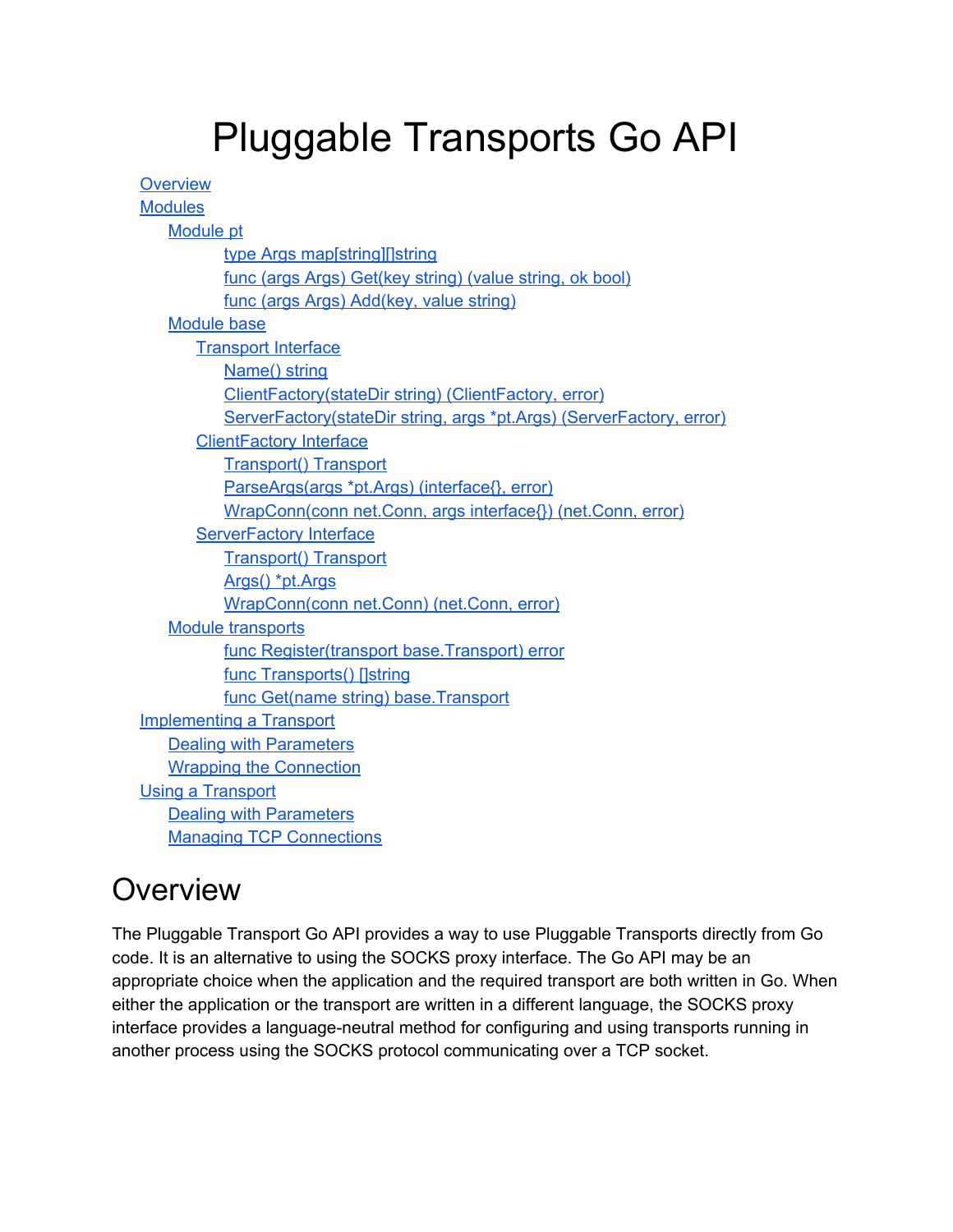This current draft of the Pluggable Transport Go API is only descriptive. The source code of the existing implementation of Pluggable Transports written in Go found at

https://git.torproject.org/pluggable-transports/obfs4.git/obfs4proxy has been examine and the present API has been documented. This provides a basis from which a formal API can be developed. The scope of this effort to capture the existing API is limited to those types and methods necessary to implement and use Pluggable Transports available in the Go implementation. The obfs4proxy codebase has other functionality that may be of interest when developing future drafts of the API. In particular,

https://git.torproject.org/pluggable-transports/obfs4.git/common contains utility functions that are not strictly necessary to implement a Pluggable Transport, but which many PTs may find useful.

This draft specification is divided into three parts. The "Modules" section provides documentation of the types and methods provided by the Pluggable Transports Go API. The "Implementing a Transport" and "Using a Transport" sections then provide context on how the API is used.

## <span id="page-1-0"></span>Modules

The Pluggable Transports Go API provides three modules: pt, base, and transports. The pt module contains the Args type, which is a data structure used for specifying transport-specific parameters. The base module provides the interfaces types necessary for implementing a Pluggable Transport. The transports module provides the methods necessary to register a Pluggable Transport with obfs4proxy.

### <span id="page-1-1"></span>Module pt

This module provides the Args data structure type and associated methods for adding and getting values from the data structure. The Args type is used to provide transport-specific parameters to client and server instances of a transport.

#### <span id="page-1-2"></span>**type Args map[string][]string**

The Args type provides key-value mappings for the representation of client and server options. Args maps a string key to a list of values. It is similar to url.Values.

#### <span id="page-1-3"></span>**func (args Args) Get(key string) (value string, ok bool)**

The Get method returns the first value associated with the given key. If there are any values associated with the key, the value return has the value and ok is set to true. If there are no values for the given key, value is "" and ok is false.

If you need access to multiple values, use the map directly.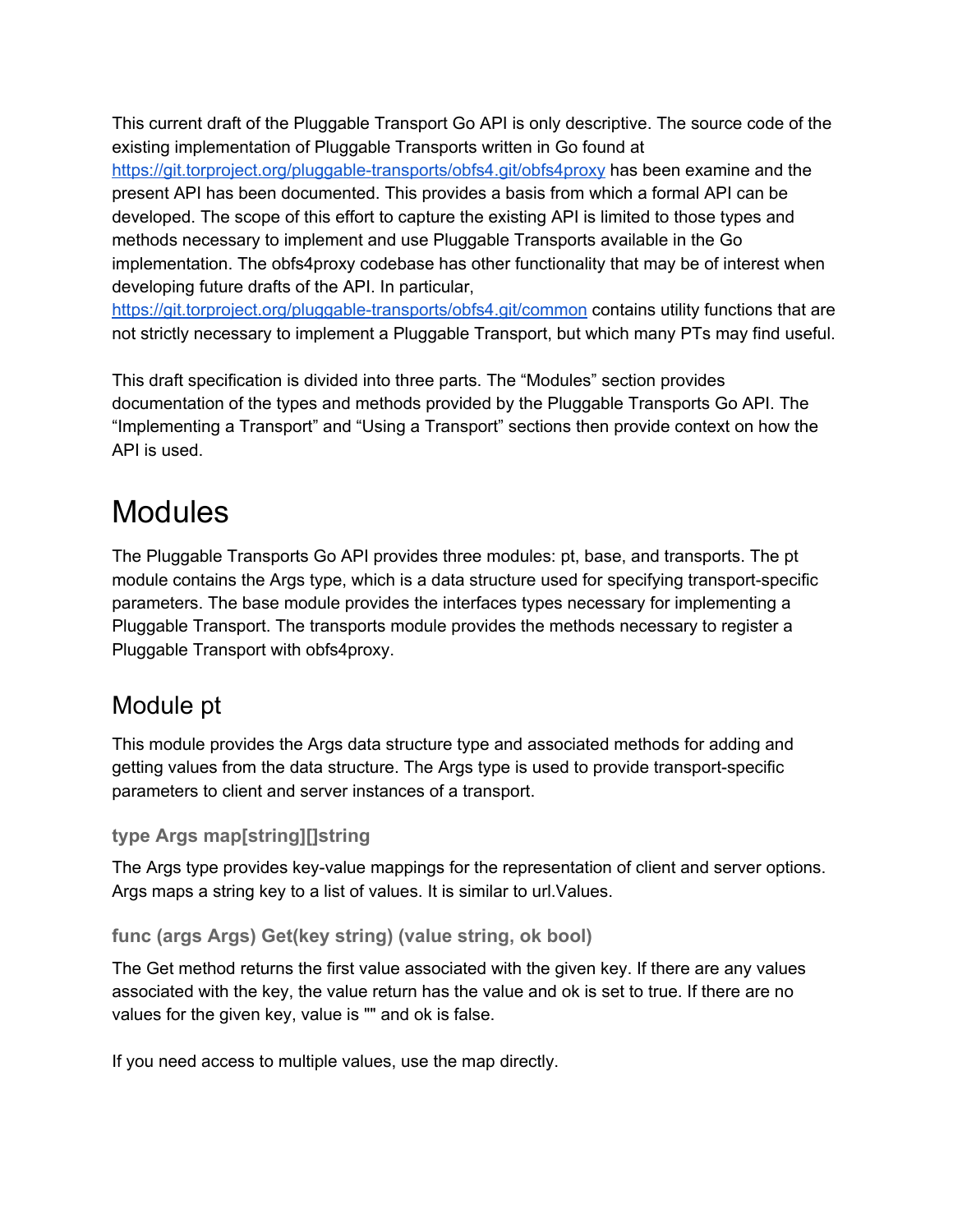<span id="page-2-0"></span>**func (args Args) Add(key, value string)**

<span id="page-2-1"></span>The Add method appends a value to the list of values for the given key.

### Module base

This module provides the interface types for implementing a Pluggable Transport.

Transport is an interface that defines a pluggable transport protocol. It provides a name and factories for generating client and server instances of this transport.

#### <span id="page-2-2"></span>Transport Interface

```
type Transport interface {
 Name() string
 ClientFactory(stateDir string) (ClientFactory, error)
 ServerFactory(stateDir string, args *pt.Args) (ServerFactory, error)
}
```
#### <span id="page-2-3"></span>**Name() string**

The Name method returns the name of the transport protocol. It must be a valid C identifier. Therefore, the first character must be an underscore or uppercase letter or lowercase letter. Subsequent characters can be any of these and also include numbers.

#### <span id="page-2-4"></span>**ClientFactory(stateDir string) (ClientFactory, error)**

The ClientFactory method takes a string representing the path to the state directory and returns an instance of the ClientFactory interface for this transport protocol.

<span id="page-2-5"></span>**ServerFactory(stateDir string, args \*pt.Args) (ServerFactory, error)**

The ServerFactory method takes a string representing the path to the state directory and transport-specific parameters encapsulated in the pt.Args type. It returns an instance of the ServerFactory interface for this transport protocol.

#### <span id="page-2-6"></span>ClientFactory Interface

The ClientFactory interface defines the factory for creating pluggable transport protocol client instances.

```
type ClientFactory interface {
 Transport() Transport
 ParseArgs(args *pt.Args) (interface{}, error)
 WrapConn(conn net.Conn, args interface{}) (net.Conn, error)
}
```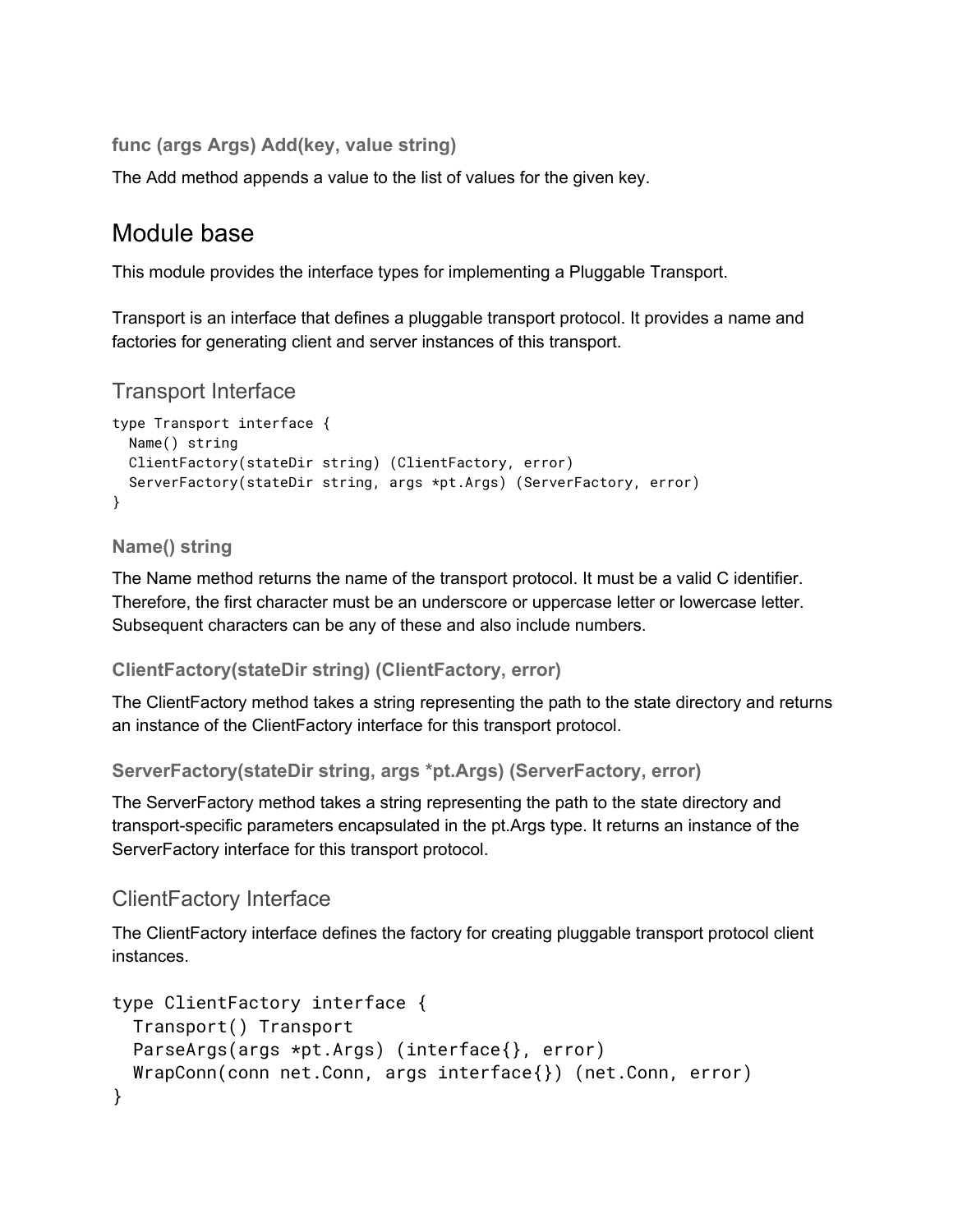#### <span id="page-3-0"></span>**Transport() Transport**

<span id="page-3-1"></span>The Transport method returns the Transport instance to which this ClientFactory belongs.

#### **ParseArgs(args \*pt.Args) (interface{}, error)**

The ParseArgs method parses the supplied arguments into an internal representation for use with WrapConn. The return type "interface{}" is the Go idiom for an unknown or wildcard type. The actual type should be whatever the WrapConn method is expecting as an argument.

#### <span id="page-3-2"></span>**WrapConn(conn net.Conn, args interface{}) (net.Conn, error)**

The WrapConn method takes a net.Conn and the output of ParseArgs are arguments. It returns a net.Conn instance that wraps the given net.Coon with the transport protocol implementation. It also does whatever handshaking steps are necessary so that the returned net.Conn can be used to send and receive data.

#### <span id="page-3-3"></span>ServerFactory Interface

The ServerFactory interface defines the factory for creating plugable transport protocol server instances. As the arguments are the property of the factory, validation is done at factory creation time.

```
type ServerFactory interface {
 Transport() Transport
 Args() *pt.Args
 WrapConn(conn net.Conn) (net.Conn, error)
}
```
#### <span id="page-3-4"></span>**Transport() Transport**

<span id="page-3-5"></span>The Transport method returns the Transport instance to which this ClientFactory belongs.

#### **Args() \*pt.Args**

The Args method returns the Args required on the client side to handshake with server connections created by this factory.

#### <span id="page-3-6"></span>**WrapConn(conn net.Conn) (net.Conn, error)**

The WrapConn method takes a net.Conn and returns a net.Conn instance that wraps the given net.Coon with the transport protocol implementation. It also does whatever handshaking steps are necessary so that the returned net.Conn can be used to send and receive data.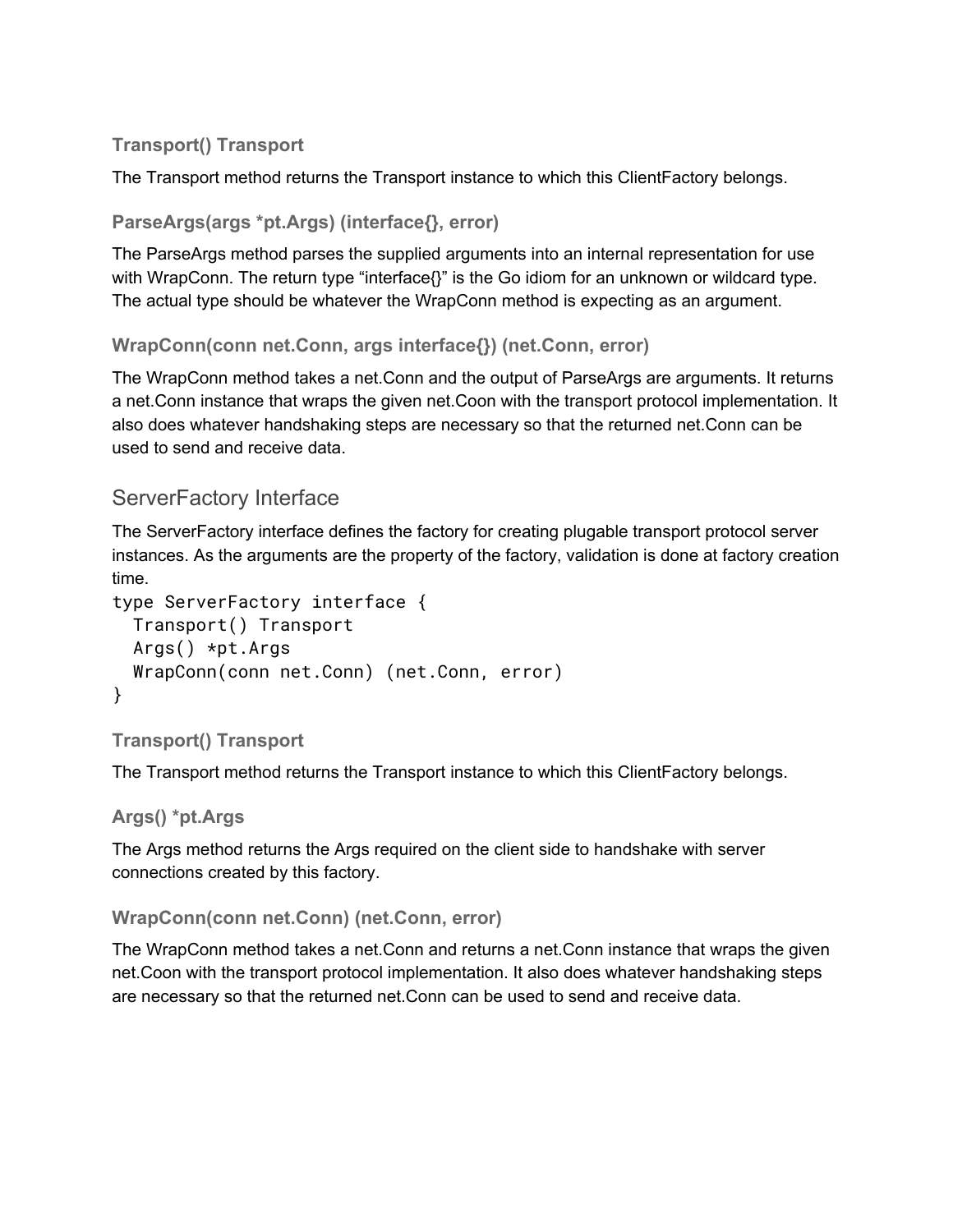### <span id="page-4-0"></span>Module transports

#### <span id="page-4-1"></span>**func Register(transport base.Transport) error**

The Register method takes a Transport instance and adds it to a private data structure, such that it will be retrievable by the Transports and Get methods.

#### <span id="page-4-2"></span>**func Transports() []string**

The Transports method returns a list of strings representing the names of Transport instances previously added with the Register method.

#### <span id="page-4-3"></span>**func Get(name string) base.Transport**

The Get method takes a string representing the name of a Transport instance previously registered with the Register method. It returns that Transport instance.

## <span id="page-4-4"></span>Implementing a Transport

In order to implement a transport, instances must be provided for the Transport, ClientFactory, and ServerFactory interfaces types.

The Transport instance has two main pieces of functionality. The first is dealing with transport-specific parameters provided in a pt. Args data structure. The second is wrapping a net.Conn representing a plain TCP socket with a net.Conn providing an obfuscated connection.

### <span id="page-4-5"></span>Dealing with Parameters

On the client side, the transport needs to implement ParseArgs. This should validate the arguments, including ensuring that all required arguments are present. If validation fails, then ParseArgs should return an error. If validation succeeds, then ParseArgs should return a data structure that can be of any type, but must be compatible with the WrapConn method.

On the server side, the transport parameter handling is done by the Transport interface's ServerFactory method. Since this method returns a ServerFactory instance, it can also delegate parameter handling to the ServerFactory instance's constructor method. The ServerFactory must also provides an Args method that returns matching parameters for the client side ClientFactory. These are may be different that those provided to the ServerFactory method.

## <span id="page-4-6"></span>Wrapping the Connection

On the client side, the WrapConn method accepts the validated parameters data structure from ParseArgs and a plain TCP connection. The transport must use this connection to do any